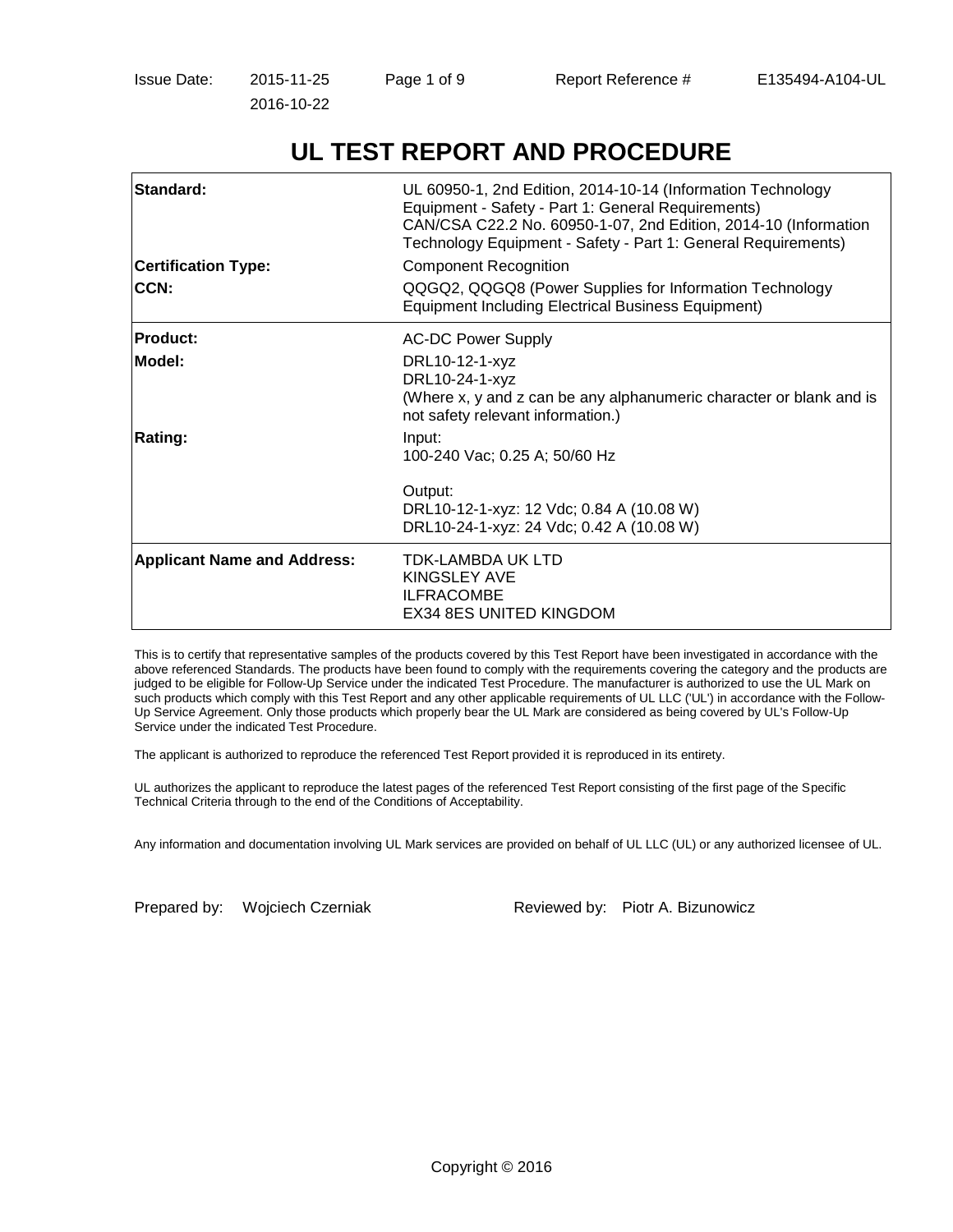# **Supporting Documentation**

2016-10-22

The following documents located at the beginning of this Procedure supplement the requirements of this Test Report:

- A. Authorization The Authorization page may include additional Factory Identification Code markings.
- B. Generic Inspection Instructions
	- i. Part AC details important information which may be applicable to products covered by this Procedure. Products described in this Test Report must comply with any applicable items listed unless otherwise stated in the body of this Test Report.
	- ii. Part AE details any requirements which may be applicable to all products covered by this Procedure. Products described in this Test Report must comply with any applicable items listed unless otherwise stated in the body of each Test Report.
	- iii. Part AF details the requirements for the UL Certification Mark which is not controlled by the technical standard used to investigate these products. Products are permitted to bear only the Certification Mark(s) corresponding to the countries for which it is certified, as indicated in each Test Report.

## **Product Description**

Device is double-insulated, switch mode power supply for DIN rail mounting.

#### **Model Differences**

DRL10-12-1 and DRL10-24-1 are mechanically and electrically identical, except for output voltage, transformer version (different number of turns in winding) and changed some passive elements on SELV side (not safety relevant)

#### **Technical Considerations**

- Equipment mobility : for building-in
- Connection to the mains : To be determined in End Product
- Operating condition : continuous
- Access location : To be determined in End Product
- Over voltage category (OVC) : OVC II
- Mains supply tolerance (%) or absolute mains supply values : Absolute: 85V-264V AC
- Tested for IT power systems : No
- $\blacksquare$  IT testing, phase-phase voltage (V) : n/a
- Class of equipment : Not classified, for building-in (double insulation between input and output considered)
- Considered current rating of protective device as part of the building installation (A) : 20A
- Pollution degree (PD) : PD 2
- IP protection class : IP X0
- Altitude of operation (m) : Up to 2000m; the clearances and creepage distances have additionally been assessed for suitability up to 3000 m elevation.
- Altitude of test laboratory (m) : 300m
- Mass of equipment (kg) : 0.06
- The product was submitted and evaluated for use at the maximum ambient temperature (Tma) permitted by the manufacturer's specification of: 55°C and for derated output load for temperature range from 55°C to 71°C, where output power linearly derates from 100% to 60% of rated load
- The means of connection to the mains supply is: to be determined in End Product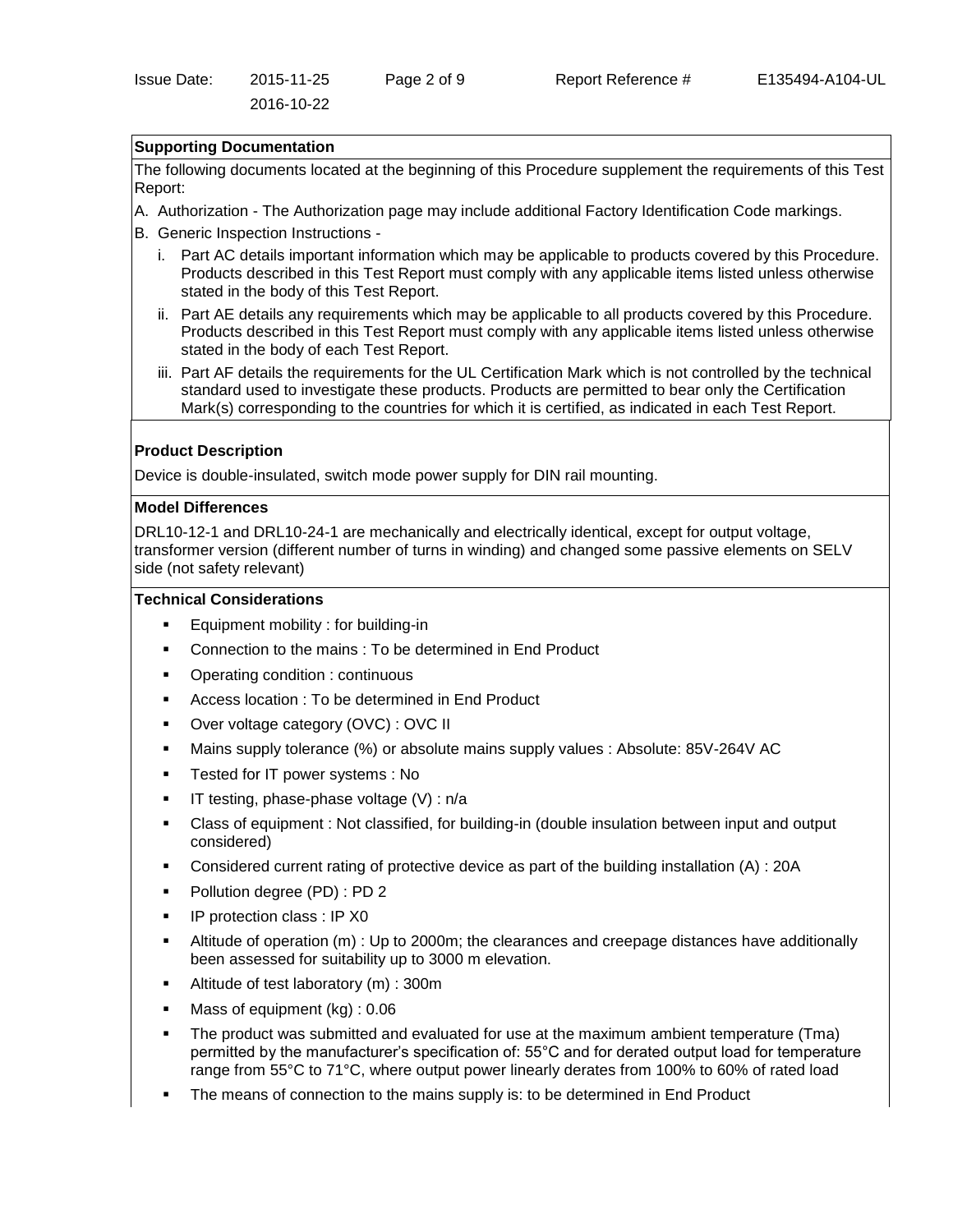- The product is intended for use on the following power systems: TT, TN
- The equipment disconnect device is considered to be: determined in End Product
- The following accessible locations (with circuit/schematic designation) are within a limited current circuit: Output
- The following circuit locations (with circuit/schematic designation) were investigated as a limited power source (LPS): Output
- The following are available from the Applicant upon request: Installation (Safety) Instructions / Manual
- LEDs provided in the product are considered low power devices: Yes
- Outputs of the power supplies covered by this Report are classified to be NEC Class 2 Outputs.

## **Engineering Conditions of Acceptability**

For use only in or with complete equipment where the acceptability of the combination is determined by UL LLC. When installed in an end-product, consideration must be given to the following:

- The following Production-Line tests are conducted for this product: Electric Strength
- The end-product Electric Strength Test is to be based upon a maximum working voltage of: 236 Vrms/411 Vpeak for model DRL10-12-xyz and 238 Vrms/426 Vpeak for model DRL10-24-xyz
- The following secondary output circuits are SELV: Output
- The following secondary output circuits are at non-hazardous energy levels: Output
- The following secondary output circuits are Limited Current Circuits: Output
- The following secondary output circuits are supplied by a Limited Power Source: Output
- The following output terminals were referenced to earth during performance testing: Alternatively (+) and (-)
- The power supply terminals and/or connectors are: Suitable for field wiring
- The maximum investigated branch circuit rating is: 20 A
- The investigated Pollution Degree is: 2
- The following magnetic devices (e.g. transformers or inductor) are provided with an OBJY2 insulation system with the indicated rating greater than Class A (105°C): Main transformer T1 (Class 155°C)
- The following end-product enclosures are required: Fire, Electrical
- The following LEDs operate within the exempt group per IEC 62471: PD201

#### **Additional Information**

Double/reinforced insulation between input and output was considered during investigation..

Additional investigation for the outputs to be classified as NEC Class 2 Outputs acc. to UL 1310 / CSA C22.2 No.223 was conducted under the project #4787449872.

#### **Additional Standards**

The product fulfills the requirements of: -

| <b>Markings and instructions</b> |                                          |  |  |  |
|----------------------------------|------------------------------------------|--|--|--|
| <b>Clause Title</b>              | Marking or Instruction Details           |  |  |  |
| Power rating - Ratings           | Ratings (voltage, frequency/dc, current) |  |  |  |
|                                  |                                          |  |  |  |